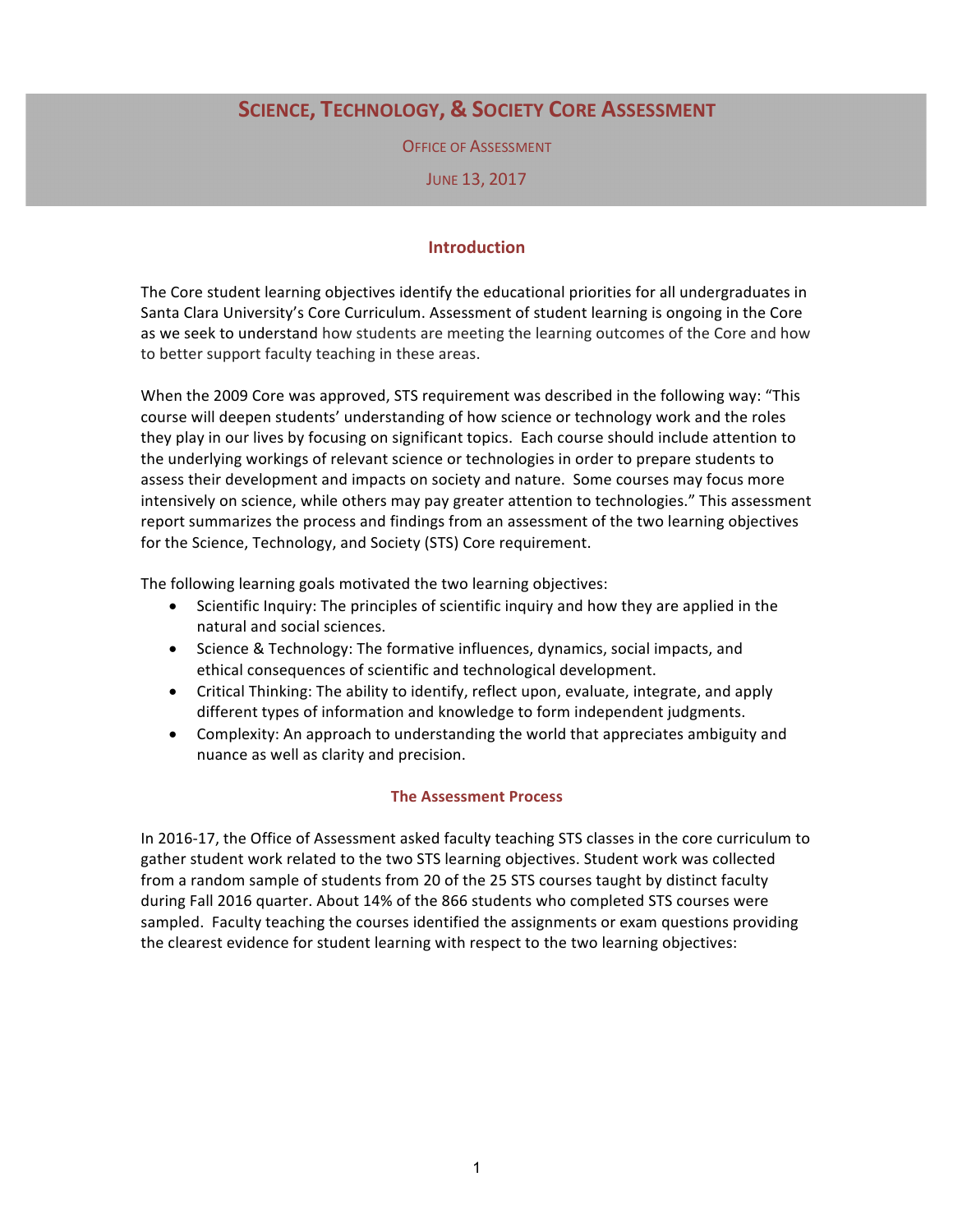1.1

1.2

Students will comprehend the relevant science and/or technology and explain how science and/or technology advance through the process of inquiry and experiment.

Students will analyze and evaluate the mutual influence between science and/or *technology and society.*

Twelve faculty and one staff member participated in two norming sessions held during the Winter quarter of 2017. A rubric was used to score student work (see Appendix A). The norming group edited the original rubric during the norming session (see Appendix B). The original rubric proved difficult to apply to the student work and therefore a simplified version was created. Instead of using four categories (not proficient, approaching proficiency, proficient, and highly proficient) the revised rubric utilized three categories and each objective was scored on a threepoint proficiency scale; however, a "0" could be used if there was no evidence of the learning objective in the student work. This could mean the assignment didn't ask students to demonstrate this objective or that students were asked, but they did not address the learning objective through their work.

After the norming sessions and discussion, student work was distributed among the raters and each piece of student work was scored by two raters. Inter-rater reliability (IRR) was calculated using the software program  $A$ greeStat® for the three learning objectives. The agreement coefficient Gwet's AC2 was interpreted, using simple ordinal weights and Landis-Koch benchmarks (see Table 1). Overall, it appears the faculty raters were consistent with one another in their scoring and their use of the rubric.

| Learning Objective | Gwet's AC2 | <b>Benchmark</b> |
|--------------------|------------|------------------|
| LO1                | 0.68       | Substantial      |
| LO <sub>2</sub>    | 0.68       | Substantial      |

## Table 1. Agreement Coefficients

#### **What We Learned**

The scores given for work for each learning objective were tabulated and converted into percentages.

## LO 1.1 Students will comprehend the relevant science and/or technology and explain how *science and/or technology advance through the process of inquiry and experiment*

For learning objective 1.1, 31% of student work was rated as demonstrating convincing evidence of meeting the objective (see Figure 1). Another 40% of student work was judged as having some indication of meeting the objective. However, 28% contained little or flawed evidence of the objective. A small percentage of the work was scored as providing no evidence that it addressed relevant science and/or technology and its advances through a process of inquiry or experiment.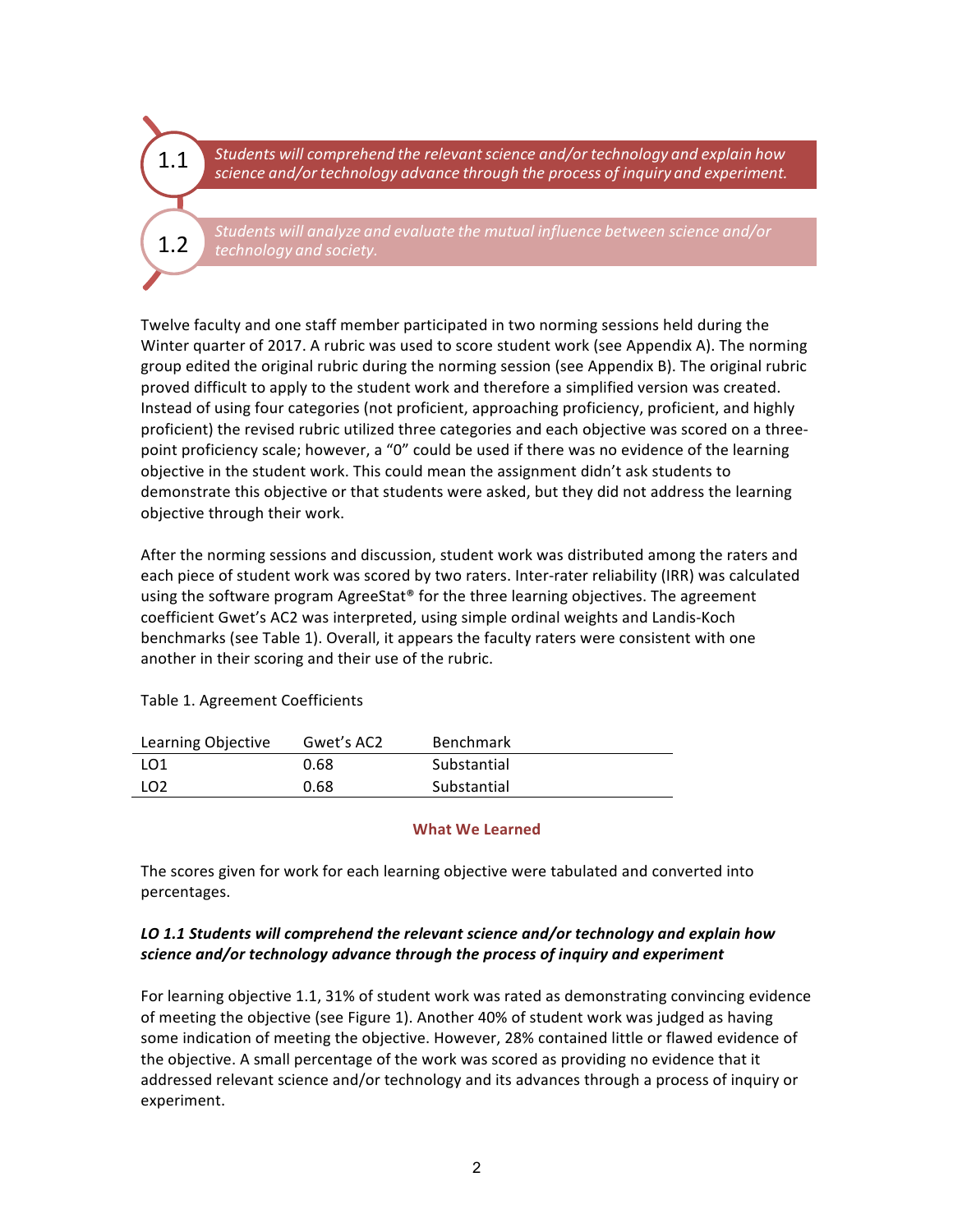



## LO 1.2 Students will analyze and evaluate the mutual influence between science and/or *technology and society.*

This learning objective focuses on a very different type of learning and asks the students to engage in analysis and evaluation about the role of science and/or technology and society. The scores for LO 1.2 were similar to those of LO 1.1. Specifically, 33% of the student work contained convincing evidence of the objective, whereas 44% contained some indication of meeting the learning objective. Twenty-percent of the work provided little or flawed evidence of the students engaging in analysis or evaluation about mutual influences. Three percent of the work was scored with a 0, indicating it did not address the objective at all.



Figure 2. Percent of Rubric Scores for Learning Objective 1.2

## **Further Analyses**

Scores were also examined for differences by gender, and race or ethnicity. The sample was evenly distributed among males and females. There were no statistically significant gender differences for LO 1.2; however, for LO 1.2, males scored statistically significantly higher than females. 

The sample was generally similar to the general campus population in race and ethnicity except for an underrepresentation of Hispanic students. There were no differences in scores for LO 1.1 or LO 1.2 by race or ethnicity.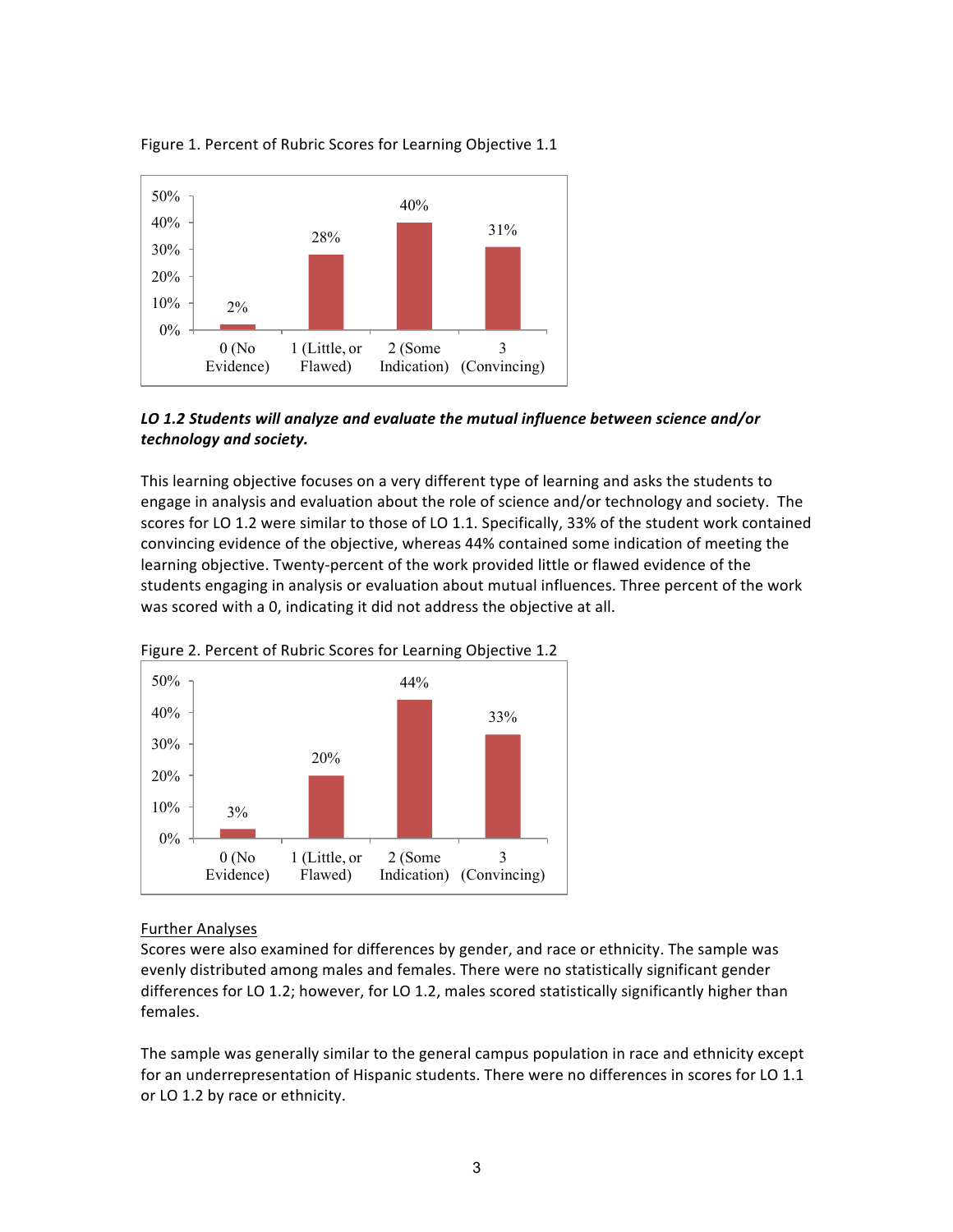Faculty expressed an interest in understanding whether the scores varied according to discipline. Might the humanities and social sciences courses be more successful in promoting student learning for LO 1.2, while the students in science courses gain a better understanding of LO 1.1? To analyze this relationship, we grouped courses into three disciplinary categories: science, humanities/social sciences, and business. We found that there was a disciplinary difference in student proficiency for LO 1.1, but not for LO 1.2. As can be seen in Table 1, students in courses in the science and business courses demonstrated higher levels of knowledge of the relevant science and/or technology and were better able to explain how science and/or technology advance through the process of inquiry and experiment.

| Table 1                   |             |             |
|---------------------------|-------------|-------------|
| Discipline                | LO 1.1 Mean | LO 1.2 Mean |
| <b>Science</b>            | 2.07        | 2.19        |
| Humanities/Social Science | 1.77        | 2.02        |
| <b>Business</b>           | 212         | 2.00        |

In addition, all submitted assignments for the STS courses ( $n=17$ ) were examined and coded for how well they aligned with LO 1.1 and LO 1.2 on a three-point scale  $(1 =$  do not align,  $2 =$ partially align,  $3 =$  fully align). Only 7 of the courses had assignments that were rated as fully aligned for LO 1.1, whereas 10 of the courses had assignments that were rated as fully aligned for LO 1.2. We noted that for LO 1.1, many of assignments asked students about the first part of the objective—asking students to address the relevant technology or science, but they were not asked to explain how the technology or science advanced through a process of inquiry (the second part of LO 1.1) and therefore those assignments were rated as partially aligned.

Table 2 presents the means for each LO for each course alignment rating. As expected, there was a positive correlation between assignment alignment rating and the LO scores. It is worth noting, however, that even for fully aligned assignments the average score is closer to a 2 than a 3, indicating room for improvement.

| Assignment Alignment with LOs | $LO$ 1.1 mean | $LO$ 1.2 mean |
|-------------------------------|---------------|---------------|
| 1 – Does not Align            | 1.62          | 1.23          |
| 2 – Partially Aligns          | 1.91          | 1.95          |
| 3 – Fully Aligns              | 2.23          | 2.08          |

Table 2. Assignment Alignment of STS Courses with LO 1.1 and 1.2

#### **Conclusions**

Overall, the student work samples are not meeting the goals set by the Core. Throughout the process of reviewing student work and looking at course syllabi and assignments, we can identify several factors that are likely to explain some of the lower scores.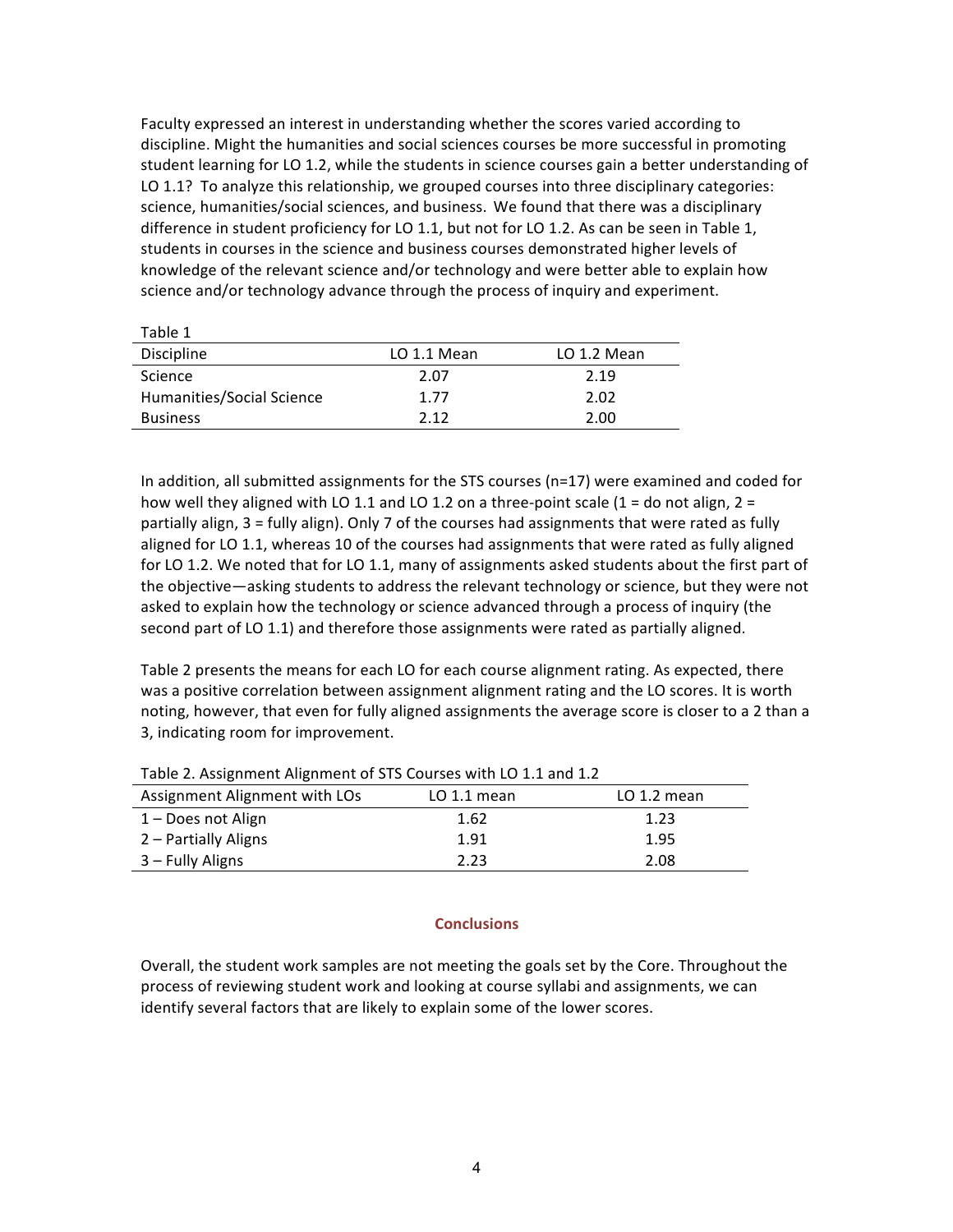At a very fundamental level, the process of scoring student papers and examining assignments revealed uncertainty about exactly what is to be included as "science" or "technology" for the purposes of this Core area and the learning objectives. For example, is a student paper that discusses how an app is used, but is not contextualized within a broader discussion of its underlying technology (e.g., social media), appropriate for the STS learning objectives? What is the clear distinction between science courses that include discussion of societal issues and **STS** courses? What is the distinction between STS courses and many of our social sciences courses? It would be helpful for the STS core area to articulate more clearly how the STS learning objectives should be interpreted across business, science, social science and humanities courses.

Secondly, there were many samples of student work in which it looked like the first part of LO 1.1 was emphasized, but not the second part. In other words, the science or technology might be described in very general terms, but without communicating an understanding of the factors that shaped its development. For the second learning objective, students too often provided a superficial analysis of the *mutual* influences between science or technology and society. In short, the underlying learning goals for this Core area—critical thinking, complexity, and scientific inquiry were not realized in the student work. The scoring team found the original rubric unworkable as it was designed for more developed student work. Even when the work did align with the learning objectives there was a range in format and depth. Some of the work products submitted were lengthy papers, other work was composed of short-answer or multiple-choice exam questions, and some student work was in the form of presentation slides.

Third, the scoring committee observed that many courses that meet the STS requirement also serve major requirements and that their design may be much more heavily influenced by these requirements than the Core. It was also noted that only 7 of the 20 courses included current LOs included in their syllabi. The STS LOs were revised slightly in 2016 for clarity—their inclusion in the course syllabus communicates important information about the nature of the course to students and helps inform instruction, including assignment design.

An important follow-up step to this assessment will be to invite discussion among faculty teaching in the STS Core area about the learning objectives, how we want to interpret the scope of science and technology, and how to support student learning across these two learning objectives—regardless of discipline.

Acknowledgments: The Office of Assessment thanks the STS FCC, the faculty teaching Core courses who participated in the assessment, the faculty members who offered to serve as scorers for the student work, and our student assistants who contribute ongoing support for the assessment process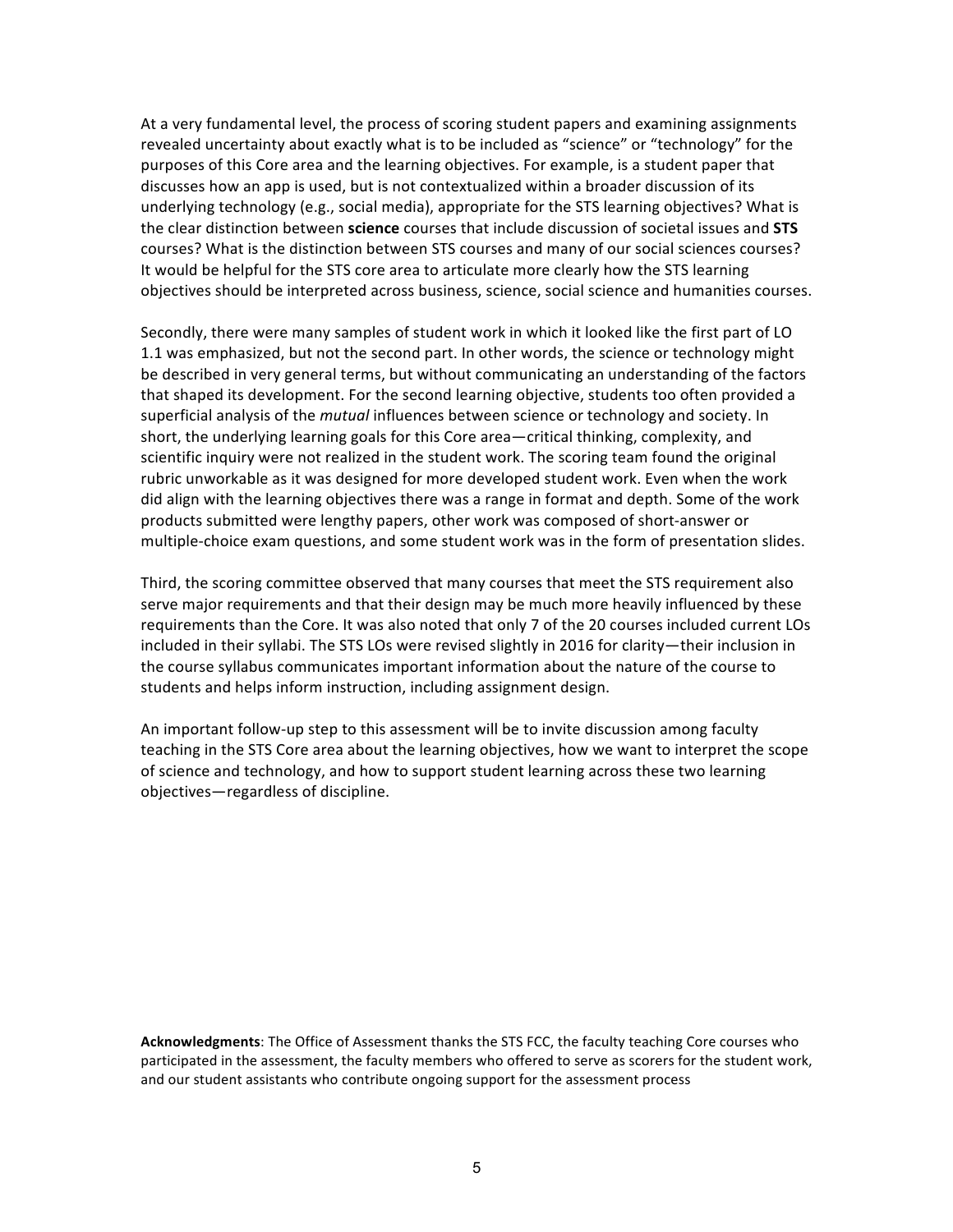# Appendix A Revised STS Scoring Rubric

| <b>Core Learning Goals</b>                                                        | Objective                                                                                                                                                          | Criterion                                                                                                                                                                                                                                                                                                                                                                |                               |
|-----------------------------------------------------------------------------------|--------------------------------------------------------------------------------------------------------------------------------------------------------------------|--------------------------------------------------------------------------------------------------------------------------------------------------------------------------------------------------------------------------------------------------------------------------------------------------------------------------------------------------------------------------|-------------------------------|
| Scientific Inquiry, Science & Technology,<br><b>Critical Thinking, Complexity</b> | 1.1 Comprehend the relevant science<br>and/or technology and explain how<br>science and/or technology advance<br>through the process of inquiry and<br>experiment. | Comprehend relevant science and/or<br>technology. Demonstrate awareness of<br>science and/or technological advance as<br>an ongoing process.                                                                                                                                                                                                                             | 3 - Convincing                |
|                                                                                   |                                                                                                                                                                    |                                                                                                                                                                                                                                                                                                                                                                          | 2 - Some indication           |
|                                                                                   |                                                                                                                                                                    |                                                                                                                                                                                                                                                                                                                                                                          | 1- Little to no, or<br>flawed |
| Science & Technology, Critical Thinking,<br>Complexity                            | Analyze and evaluate the mutual<br>1.2<br>influence between science and/or<br>technology and society.                                                              | Explains and draws meaningful, grounded<br>inference about:<br>the ways in which science and/or<br>technology is shaped by needs,<br>demands, or other conditions in<br>society<br>the impact of science and/or<br>$\bullet$<br>technology on individuals, groups,<br>societies, nations, or the world (e.g.,<br>social, political, economic, legal,<br>organizational). | 3 - Convincing                |
|                                                                                   |                                                                                                                                                                    |                                                                                                                                                                                                                                                                                                                                                                          | 2 - Some indication           |
|                                                                                   |                                                                                                                                                                    |                                                                                                                                                                                                                                                                                                                                                                          | 1- Little to no, or<br>flawed |